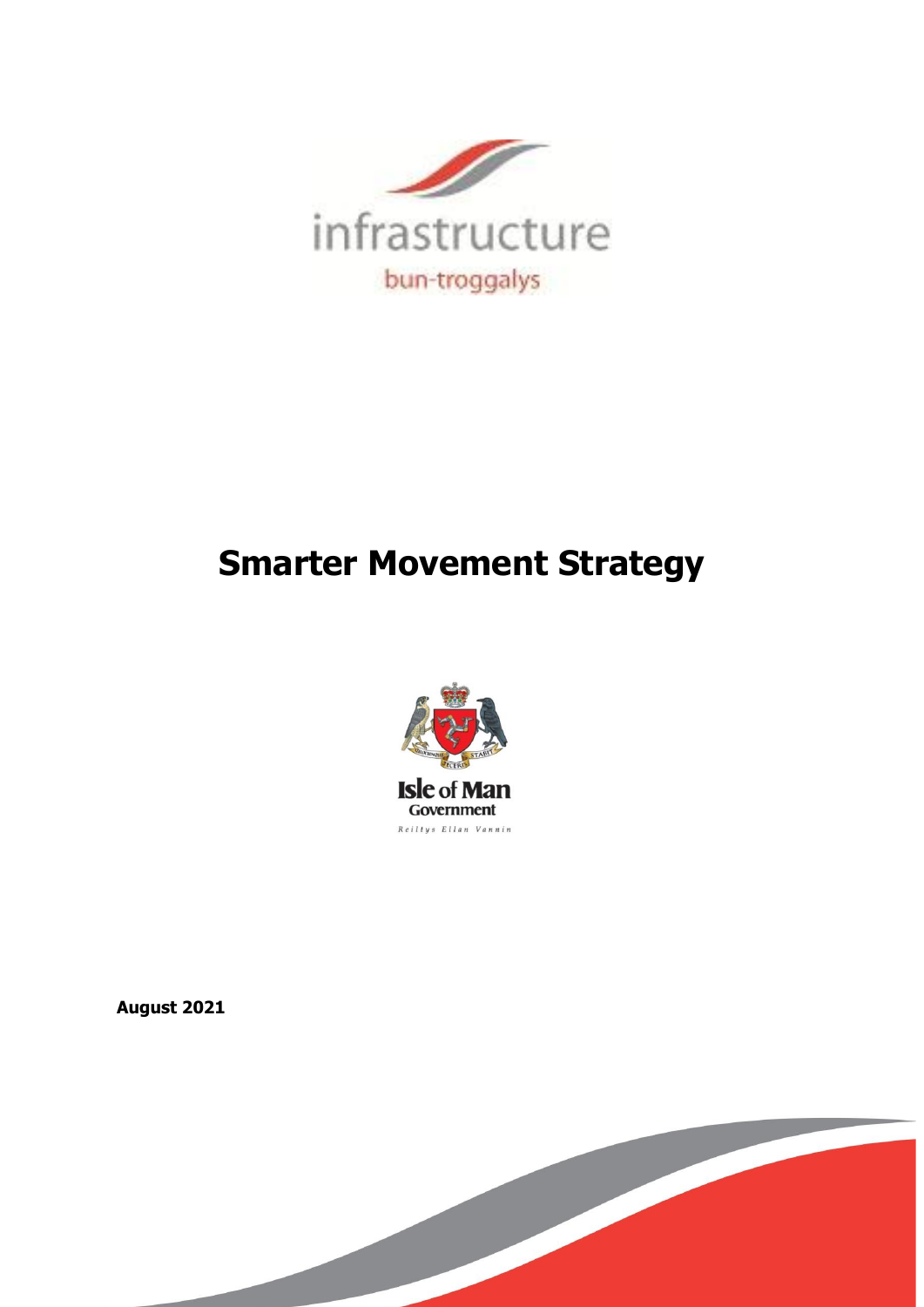# **INTRODUCTION**

Our ability to move around the Island, between people, places, services and organisations is important and something that most of us do on a daily basis.

Some of the journeys that we make are made out of necessity, for instance the daily commute, the school run or the trip to the doctors. We make other journeys for enjoyment and for these how we travel is as important as where we are going.

Good transport infrastructure and services are essential elements of good transport connectivity. This document sets out the Department's strategy with regards to encouraging smarter movement; making individual transport choices that improve personal health outcomes and reduce greenhouse gas emissions. The strategy links together various existing and planned Departmental strategies and their contribution to delivering the strategy.

# **POLICY CONTEXT**

The principal aim for public transport is set out in the Programme for Government in the outcome that "we have Island transport which meets our social and economic needs". The Programme goes on to state that this outcome is important because "We are dependent on safe, secure and reliable transport to allow us to travel on and off Island for business and social purposes. We also rely on freight services to bring us the goods and supplies we need on a daily basis. Despite our physical size, we need safe, reliable and effective transport on-Island too. It's also important that we recognise the increasing numbers of people who want to walk and cycle to get around and make it safer and easier for them to do so".

The Programme for Government sets out a number of Policy Actions and National Indicators which are monitored on a regular basis and are used to determine whether the desired outcomes are being achieved.

# **KEY DRIVERS**

The key drivers in terms of the on-Island transport policies relate to connectivity, responding to the climate challenge, and cost. The role of the Department in achieving the vision is to try and achieve a balance whereby overall connectivity across the Island is sustained, the Island's transport sector greenhouse gas emissions are reduced, and costs are maintained at a realistic level.

Future policy actions in relation to different modes of transport will be assessed against the key drivers of connectivity, climate and cost and to ensure that they meet the requirements of the vision.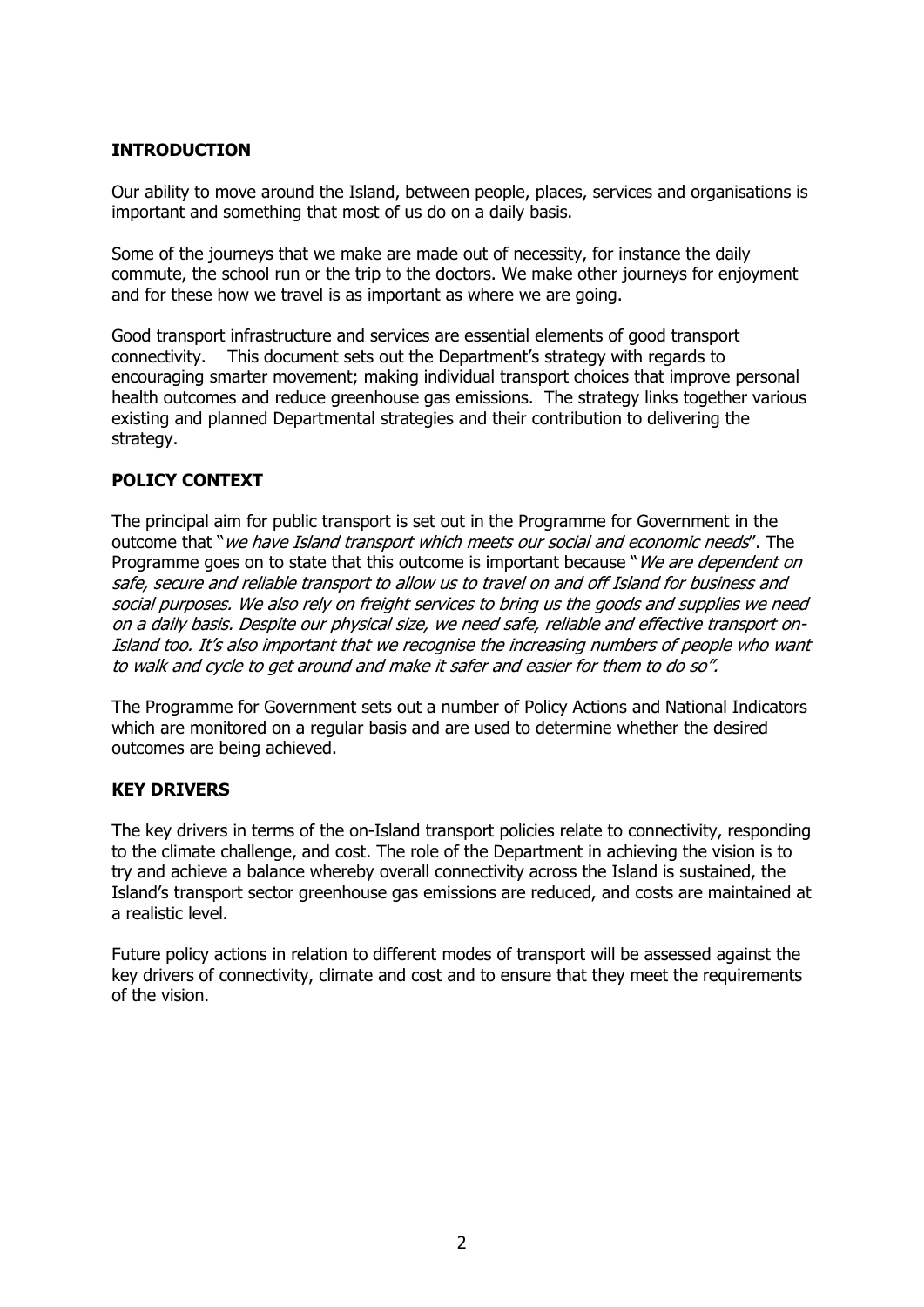

# **Connectivity**

Good transport links enable us to access goods, work, education, health and other services, together with access to family, community, and leisure facilities.

Connectivity plays a crucial role in enabling economic growth, by providing access to local and international markets and destinations, and to jobs and training opportunities.

Good connectivity is essential aspect of the Island's infrastructure, vital for social and economic success.

#### **Climate**

Emissions from vehicles are a significant contributor to the Island's greenhouse gas emissions. The Isle of Man Government Action Plan for achieving net zero emissions by 2050, approved by Tynwald in January 2020, includes a target for net zero carbon emission transport by 2050, and a policy target of 10,000 non-fossil vehicles to be registered by 2030 was agreed in 2019.

Vehicle ownership on the Isle of Man is high. In October 2020, there were 64,989 cars registered on the Isle of Man and 6,800 motorcycles which, in theory at least, could be used instead of public transport. This level of access to a private vehicle is significantly higher than in the UK.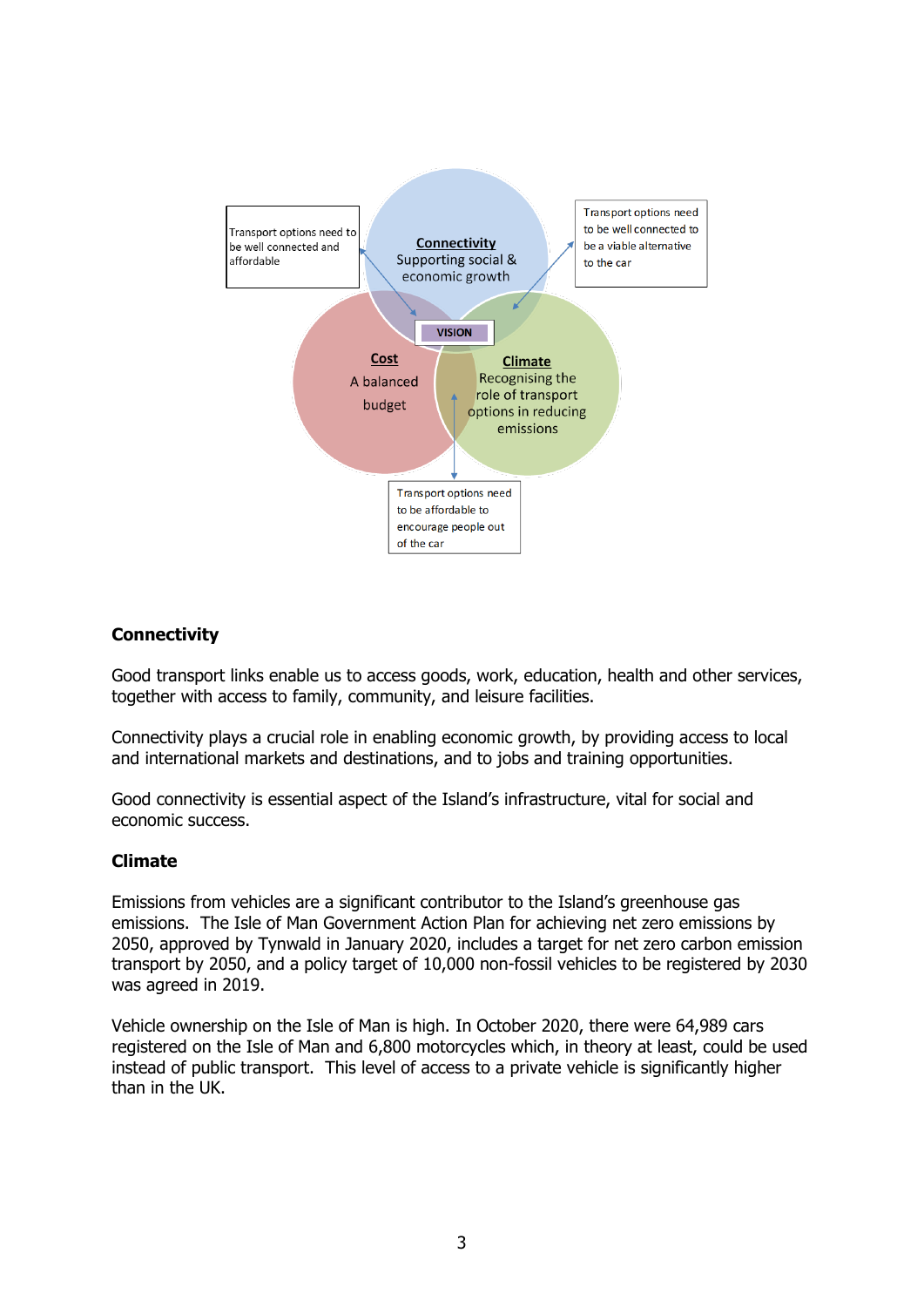Both reducing the number of cars on the Island's roads, and choosing modes of transport with the lowest possible levels of greenhouse gas emissions, are required to meet this key policy driver.

As we move towards a net zero carbon economy and society, there is a risk that the most vulnerable members of society could be left behind due to the increased costs of sustainable forms of heating, travel, and food. Affordable and accessible public transport connectivity will therefore be an important aspect of the "just transition" to net zero for those sections of our communities.

#### **Cost**

Providing and maintaining an extensive quality infrastructure and delivering a broad range of services presents an ongoing challenge for the Department, which is also controlling public spending.

Infrastructure service provision must always be considered in relation to costs, to ensure that expenditure levels are both reasonable and proportionate to their benefit.

# **Overarching Policy Context**

This Strategy links a number of other Government strategies and policy documents, as well as some existing and planned strategies that the Department is delivering and developing. Throughout this Strategy, reference is made to these various documents. We will continue to work closely with others inside and outside Government to ensure that our public transport policies align to other relevant Strategies and Policy initiatives.

The key policies and strategies are illustrated below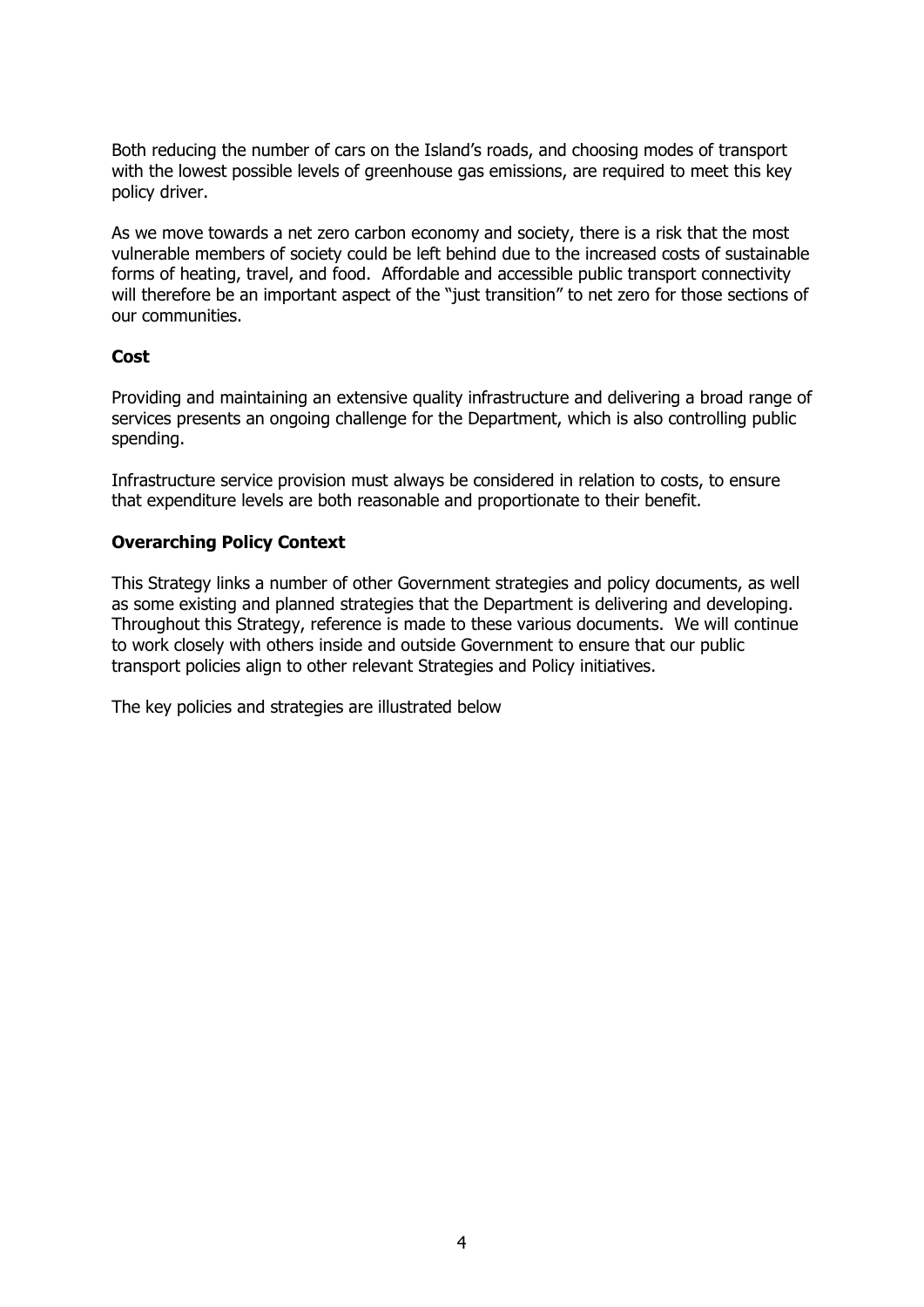

# **Figure 2: relevant policy and strategy topics**

# **TRANSPORT CONNECTIVITY POLICIES & STRATEGIES**

The following activities conducted or supported by the Department aim to deliver its vision for Transport Infrastructure.

# **Public Transport**

Having a public transport system enables those who are unable to travel by active means or to access private means of travel, to access work, places of education and other services essential to leading a fulfilled life. It connects people and places and alleviates the issues of social isolation. The bus service is also vital to those who do not wish to or are unable to drive, allowing them to socialise or take up employment.

Bus Services have an important role to play in reducing greenhouse gas emissions, providing a viable and realistic option for people who wish to travel by sustainable means.

#### Policy Context

The Department has prepared a Bus Strategy for Transport Connectivity on the Island. This sets an aim for a bus service that meets the social, economic and environmental needs of Island and includes ways to achieve and monitor this aim.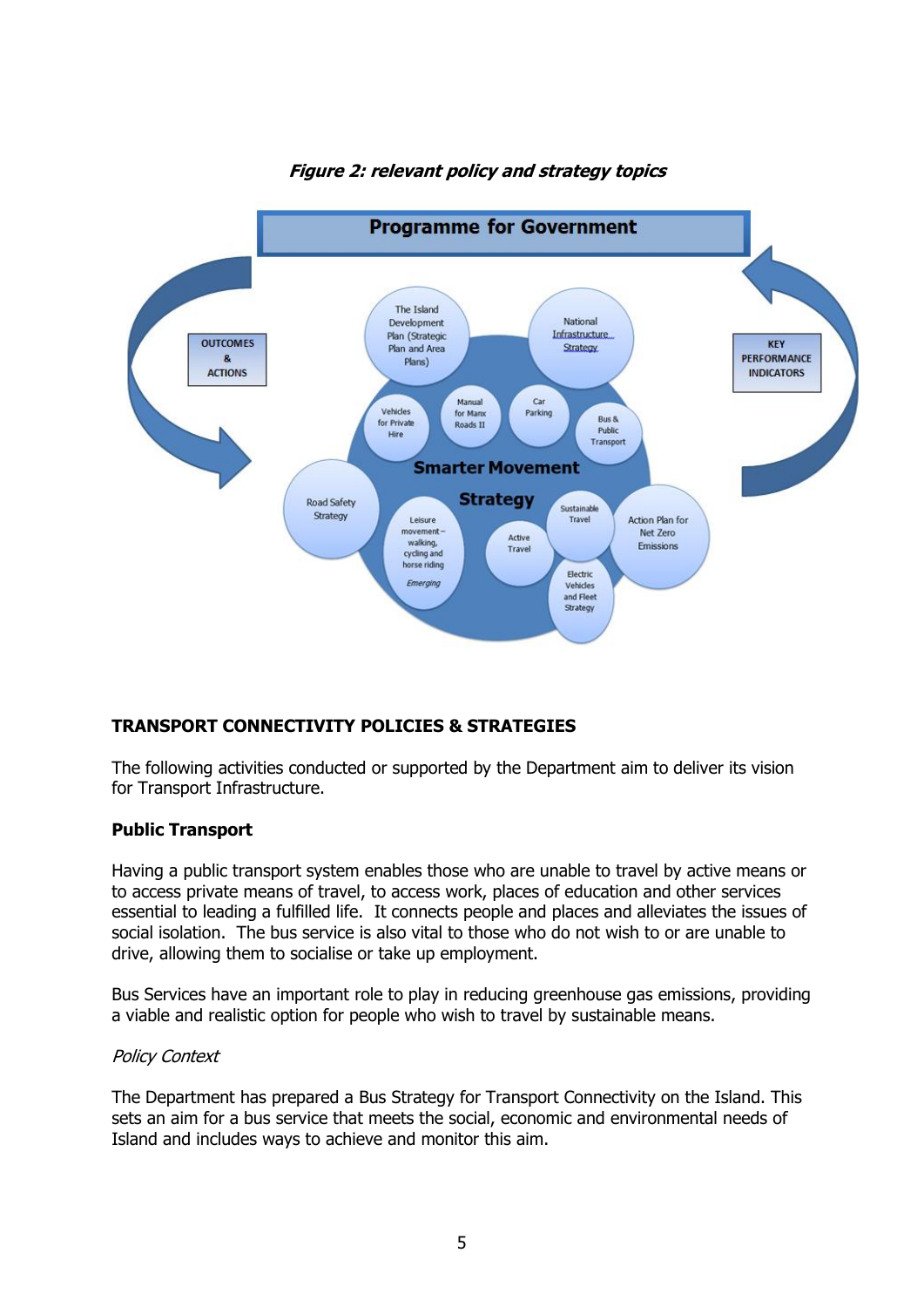Whilst the Road Safety Strategy does not specifically relate to public transport, there is a role for public transport to support this strategy by way of providing a viable means of transport to assist in lowering the instances of drink driving on our roads.

#### **Sustainable Journeys**

How we move around the Island is important, and is something that most of us do on a very regular basis. Many of us have the ability to make choices over travel in terms of how we travel, when we travel, and the routes we take. It is recognised that some of these choices are limited, and some of them are difficult.

#### Policy Context

The Sustainable Travel Strategy sets out a hierarchy of sustainable travel, providing a framework for how a reduction in transport greenhouse gas emissions could be achieved. It attempts to demonstrate where people can make choices to make a difference in lowering emissions and where Government will need to develop policy to ensure that changes are made. The Strategy identifies the contribution to sustainable travel of existing and planned strategies, including the Active Travel Strategy, the Bus Strategy for Transport Connectivity, and the Parking Strategy.

# **Active Travel**

Making journeys by active means (walking or cycling) is the most sustainable way to travel, but is dependent upon a number of factors including ability, weather, topography and distance. A distance of between 0-5 miles is significant when considering whether to travel by active means.

There is also strong evidence that regular physical activity reduces the risk of a range of health conditions. One of the simplest ways to increase physical activity is by making it easy for people to be active within their daily routine, whether that be for short journeys, or elements of a longer journey (such as walking to a bus stop).

Regular active travel has a big impact upon individual health, but given the length of most journeys travelled actively, it has a relatively minor impact upon reducing greenhouse gas emissions.

#### Policy Context

The long-term Government vision for the Isle of Man is:

#### "to be an Island where cycling and walking are normal and realistic transport choices for people of all ages and abilities."

The Active Travel Strategy 2018–2021 (GD 0043/18) follows from a commitment in the Programme for Government and looks at ways people can use walking and cycling for journeys of purpose, delivered by way of an action plan. It recognises the role which public transport can play in supporting this modal shift. The Strategy is due for review in 2021.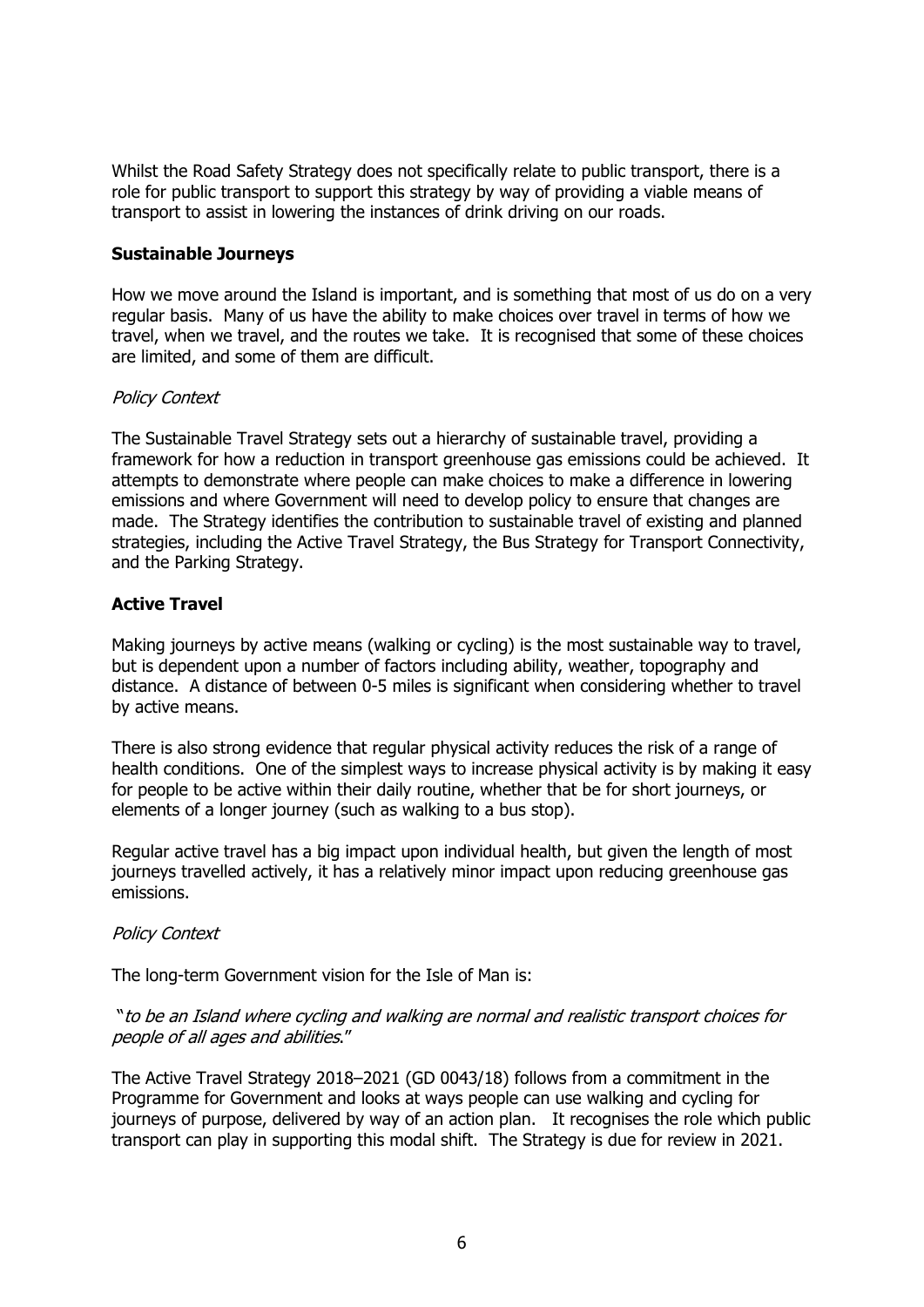# **Highways**

Our highways form the basis of our transport connectivity infrastructure; they provide the corridors along which we travel. All new public development requires some new highway infrastructure, ranging from a simple access onto an existing road or footway to new street layouts serving many houses, or mixed use, commercial and industrial developments.

## Policy Context

The Manual for Manx Roads II will set out principles, processes and appropriate geometric and technical requirements for street design and public space for those involved in the planning, design, approval, construction and maintenance of highways and developments.

Its content will reflect current best practice, standards and guidance and reference. It will play an important role in integrating buses into the urban environment. It will recognise the importance of streets in promoting health and well-being, safety and security and in meeting the Government's wider aspirations outlined in the Programme for Government, the Road Safety Strategy and the Active Travel Strategy to provide new, safe places for people to live, work and play, promoting healthy lifestyles and environmental sustainability.

#### **Heritage Railways**

In very general terms people travelling on the Island's four heritage railways have often made a decision to use that service and the mode of transport is a more important consideration. The experience of travelling is often more important than the destination of the journey.

#### Policy Context

A separate Rail Strategy has been produced.

#### **Low Emission Travel**

The Government Action Plan for Achieving Net Zero Emissions by 2050 commits Government to achieving net zero carbon emission transport by 2050 (GD 2019/0101.

#### Policy Context

Moving towards Low Emission Travel: A policy for surface transport and electric vehicles (GD 2019/0010), details the Department's vision and framework for encouraging the widespread adoption of low emission vehicles.

# **Parking Strategy**

The availability and cost of car parking is a fundamental driver of sustainable transport choices. A careful approach is required to balance the provision and cost of car parking with the viability of town centres as well as enabling public transport to play a part in meeting the needs of those travelling into towns.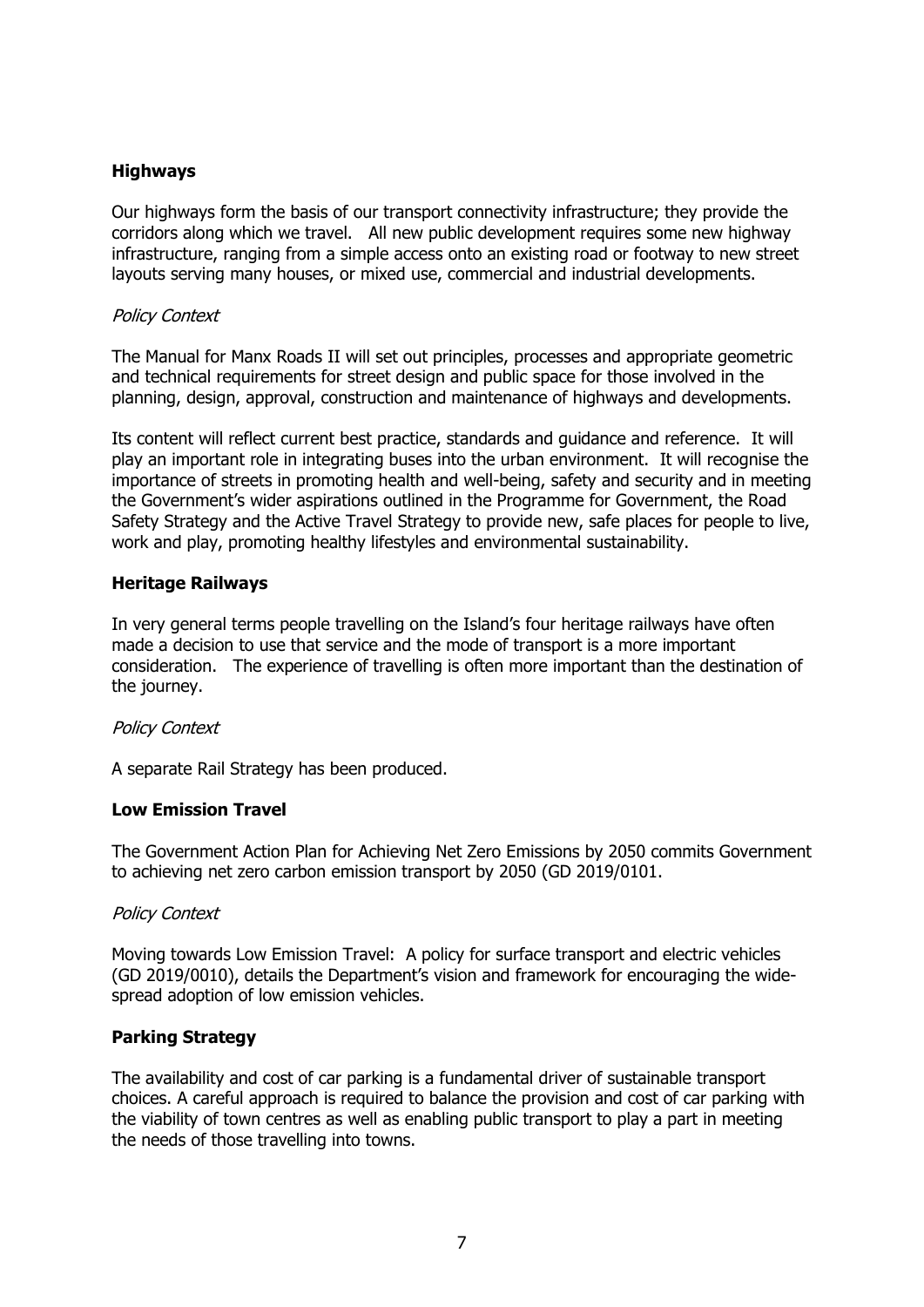#### Policy Context

The national car parking policy is being developed to offer a consistent and strategic Islandwide approach to align with the Active Travel Action Plan, and the Government Action Plan for Achieving Net Zero Emissions by 2050.

# **FUTURE DEVELOPMENTS AND POSSIBILITIES**

# **Impact of Covid-19**

The actions taken as a consequence of the Covid-19 pandemic have demonstrated that working practices can successfully adapt to the use of home working and that technology can be used to teleconference instead of travelling to different work sites through the day. It is anticipated that such practices will continue as organisations recognise the benefit of home working, and that the proportion of employees who work at home some or all of the time will likely increase.

#### **Mobility as a Service**

With private cars lying idle for 90% of time, there is merit in fixed-subscription Mobility as a Service models that maximise the utility of vehicles, rather than leaving them parked. These schemes are growing in global popularity, eg the "Boris Bike" scheme in London which is now replicated in many other areas.

Mobility as a service subscriptions provide an on-demand, real-time digital platform to access a combination of transport methods such as car and bike sharing, taxis and car rentals/leases (eg Uber). Such subscriptions could be one way in which the Island's future transport needs are met and reducing the need for individual car ownership. Although not a current feature of Island life, there is the potential that mobility as a service schemes could become popular in the future should there be a commercial demand.

The potential value in Mobility as a Service is that it could be used to encourage modal shift to public transport which is inherently more sustainable. Mobility as a service could then become one element in a range of personal transport options which replace individual car ownership, along with active travel and public transport.

# **Technological Developments**

There can be no doubt that  $21<sup>st</sup>$  century transportation could be revolutionised by low carbon and low emission technologies. Although modes of travel will ultimately be consumer choice, Government has an important role in influencing early adoption of new technologies and travel options, through both the provision of appropriate infrastructure, and policy nudges.

The Department will continue to monitor the development of new technologies to ensure appropriate and timely policy intervention as and when required.